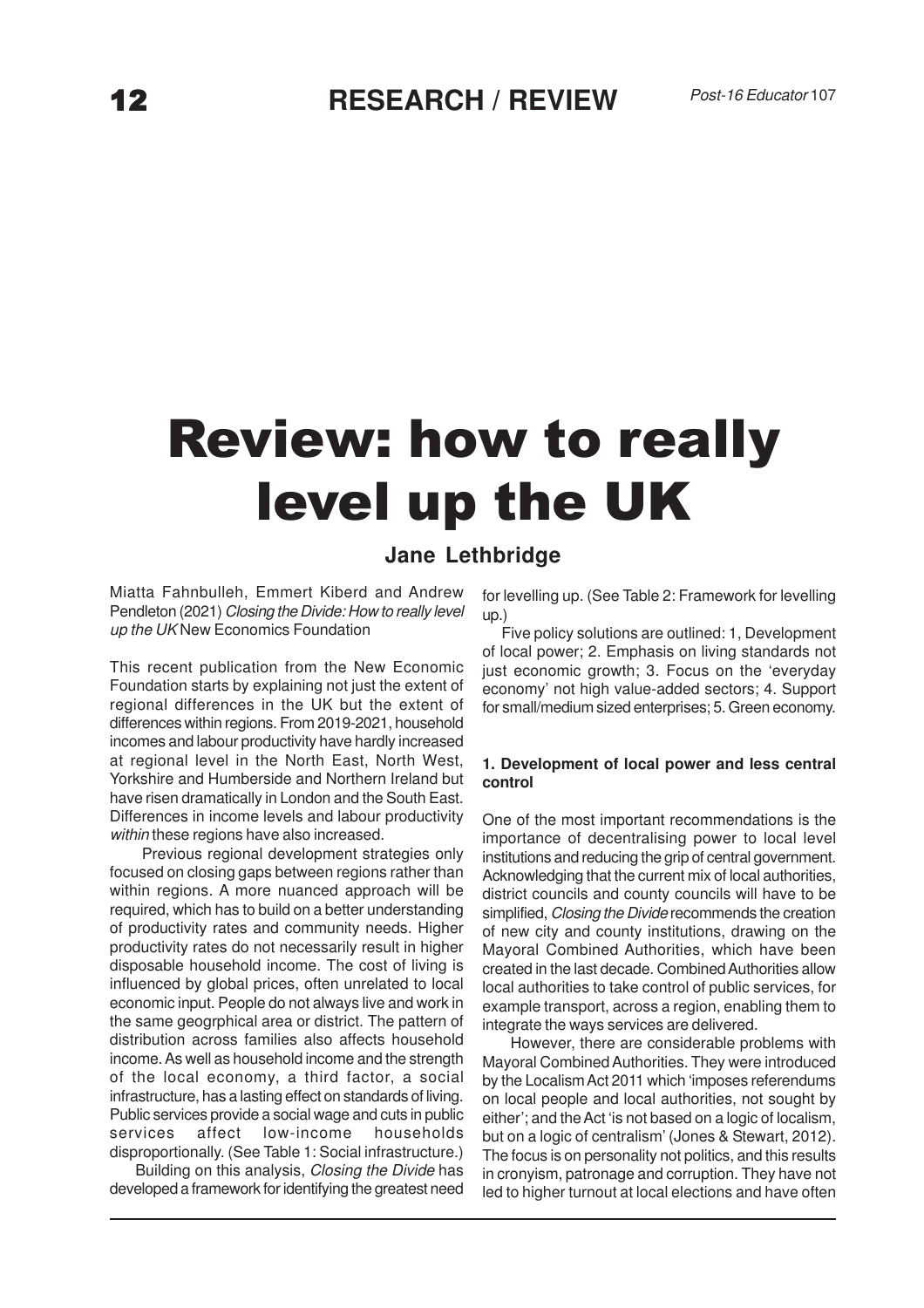# **Table 1: Social infrastructure**

| <b>Social Infrastructure</b>          | <b>Elements</b>                                                                                                           |  |
|---------------------------------------|---------------------------------------------------------------------------------------------------------------------------|--|
| Building and the built<br>environment | Libraries, community centres, parks and green spaces                                                                      |  |
| Services and<br>organisations         | Public services, eg adult daycare, childcare and<br>education, and sports facilities, and not-for-profit<br>organisations |  |
| Strong communities                    | Social cohesion, shared values and democratic<br>participation in decision-making                                         |  |

# **Table 2: Framework for levelling up**

| Types of area                 | Characteristics                                                        | <b>Examples</b>                                                                                                                                                                                           |
|-------------------------------|------------------------------------------------------------------------|-----------------------------------------------------------------------------------------------------------------------------------------------------------------------------------------------------------|
| Relative<br>prosperity        | Strong living standards                                                | Cheshire East, West Kent,<br>Herefordshire                                                                                                                                                                |
| Held back                     | Low income, low<br>productivity and weak<br>social infrastructure      | Wakefield and Durham                                                                                                                                                                                      |
| <b>Disconnected</b><br>growth | High productivity but low<br>incomes and weak social<br>infrastructure | <b>Essex Thames Gateway and Solihull -</b><br>weak social infrastructure<br>Southampton and Darlington - low local<br>incomes<br>Sunderland and Coventry - low local<br>incomes and social infrastructure |

been a distraction from austerity policies which have cut public services (Latham, 2017).

 A new system of local and regional institutions would be needed to fully decentralise power. It is recommended that new regional authorities would establish links with local anchor institutions, pooling investments and building on the 'Preston model'. However, the wider experience of decentralisation has shown that some form of central oversight is still needed if an overall assessment of policy implementation is maintained.

# **2. Change in focus from economic growth to living standards - increasing disposable incomes and acess to social infrastructure**

To raise living standards, Closing the Divide argues for three types of intervention: increased living wages,